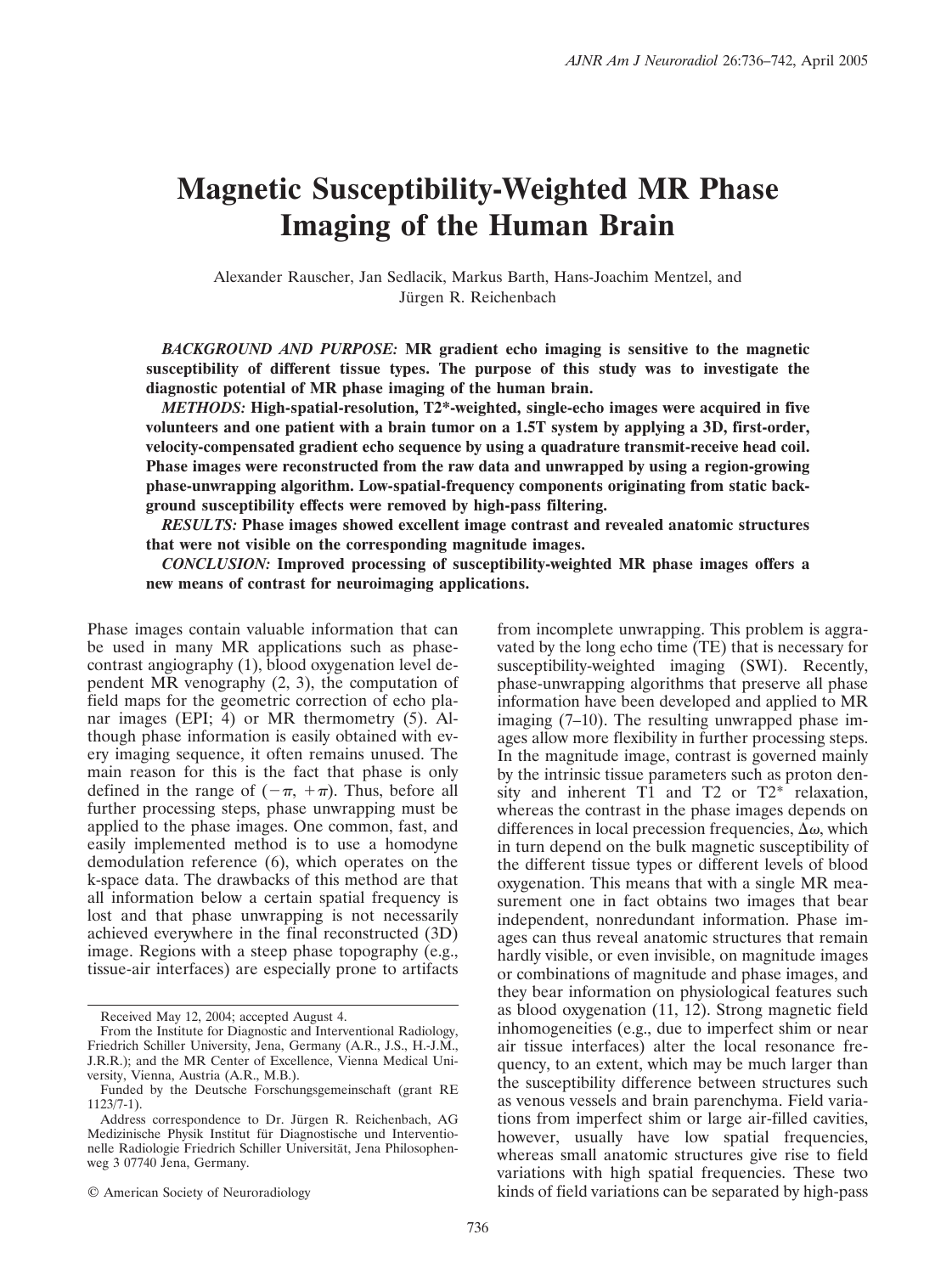

FIG 1. Wrapped (*A*) and unwrapped phase images (*B*–*D*). The sphenoid sinuses cause strong field inhomogeneities that extend far into the interior of the brain (*white arrows*). Parameters:  $TR = 67$  ms, TE = 40 ms,  $\alpha$  = 25°, FOV = 256  $\times$  256  $\times$ 64, imaging matrix =  $512 \times 512 \times 128$ .

filtering. Applying a high-pass filter to the phase images enhances small structures, and, by shifting the lower cut-off frequencies to smaller values, larger structures become more apparent, while at the same time the effects of field inhomogeneities become more prominent. It is therefore important to know the sources of contrast in phase images to be able to exploit their diagnostic value. The aim of this article is to demonstrate the potential diagnostic value of MR phase imaging.

### **Methods**

High-spatial-resolution, T2\*-weighted, single-echo images were acquired on a 1.5T system (Magnetom Vision; Siemens, Erlangen, Germany) with a 3D, first-order, velocity-compensated gradient echo sequence (13, 14) by using a quadrature transmit-receive bird cage head coil (typical parameters: TR, 67 ms; TE, 40 ms;  $\alpha$ , 25°; FOV, 25.6  $\times$  19.2  $\times$  64 cm; matrix,  $512 \times 192 \times 64$ ). Data from five volunteers and one patient with a high-grade brain tumor (glioblastoma multiforme) were evaluated. In addition, the patient was imaged with a contrastenhanced T1-weighted, high-spatial-resolution, 3D magnetization-preparation rapid gradient echo (MP-RAGE) sequence (TR, 15 ms; TE, 5 ms; FOV, 16 cm  $\times$  25.6 cm  $\times$  9.6 cm; matrix,  $160 \times 160 \times 64$ ). Written informed consent was obtained from the patient and all volunteers participating in this study. All postprocessing was performed by using IDL (Interactive Data Language; Research Systems, Boulder, CO).

Data were zero filled, typically resulting in a matrix of  $512 \times$  $384 \times 96$ , and 3D images were reconstructed by inverse fast fourier transform. Phase unwrapping was applied to all wrapped-phase images (9, 10). In short, the technique works as follows: each pixel is unwrapped on the basis of a slope prediction that is calculated from its unwrapped neighbors. If the consistency between these predictions is sufficient, the pixel is

unwrapped. If no pixels can be unwrapped, the reliability criteria are relaxed and the process starts again.

High-pass filtering was performed on the unwrapped phase images by subtracting a low-pass filtered, unwrapped phase image from the original unwrapped-phase image, *I*:

$$
\hat{H}(I) = I - \hat{L}(I),
$$

where  $I$  is the phase image and  $\hat{L}$  the low-pass filter operator. Low-pass filtering was performed by smoothing the image with a boxcar averaging operator of width  $w = 23$  pixels. Then, the unwrapped- and filtered-phase images  $\hat{H}(I)$  were further processed by applying a minimum intensity projection (mIP), *Mˆ* , to several adjacent, high-pass filtered-phase images,  $\hat{H}(I)$ :

$$
I_{MH} = \hat{M}[\hat{H}(I)]
$$

Although phase and signal intensity (magnitude) represent two different aspects of MR data, we will nevertheless refer to mIPs also in the case of phase images when no confusion can arise. All mIPs were performed along the *z* direction (i.e., perpendicular to the axial imaging plane).

#### **Results**

An axial view of an original wrapped phase image and an axial, a sagittal, and a coronal view of the phase data after application of the unwrapping algorithm are shown in Figure 1. Note that phase wraps in Figure 1A appear mainly close to the surface of the brain and near air-filled cavities. The large phase changes in the frontal region of the brain (dark areas in the unwrapped phase images Figure 1B-D) are caused by the sphenoid sinuses, which create strong static field inhomogeneities in the neighboring tissue.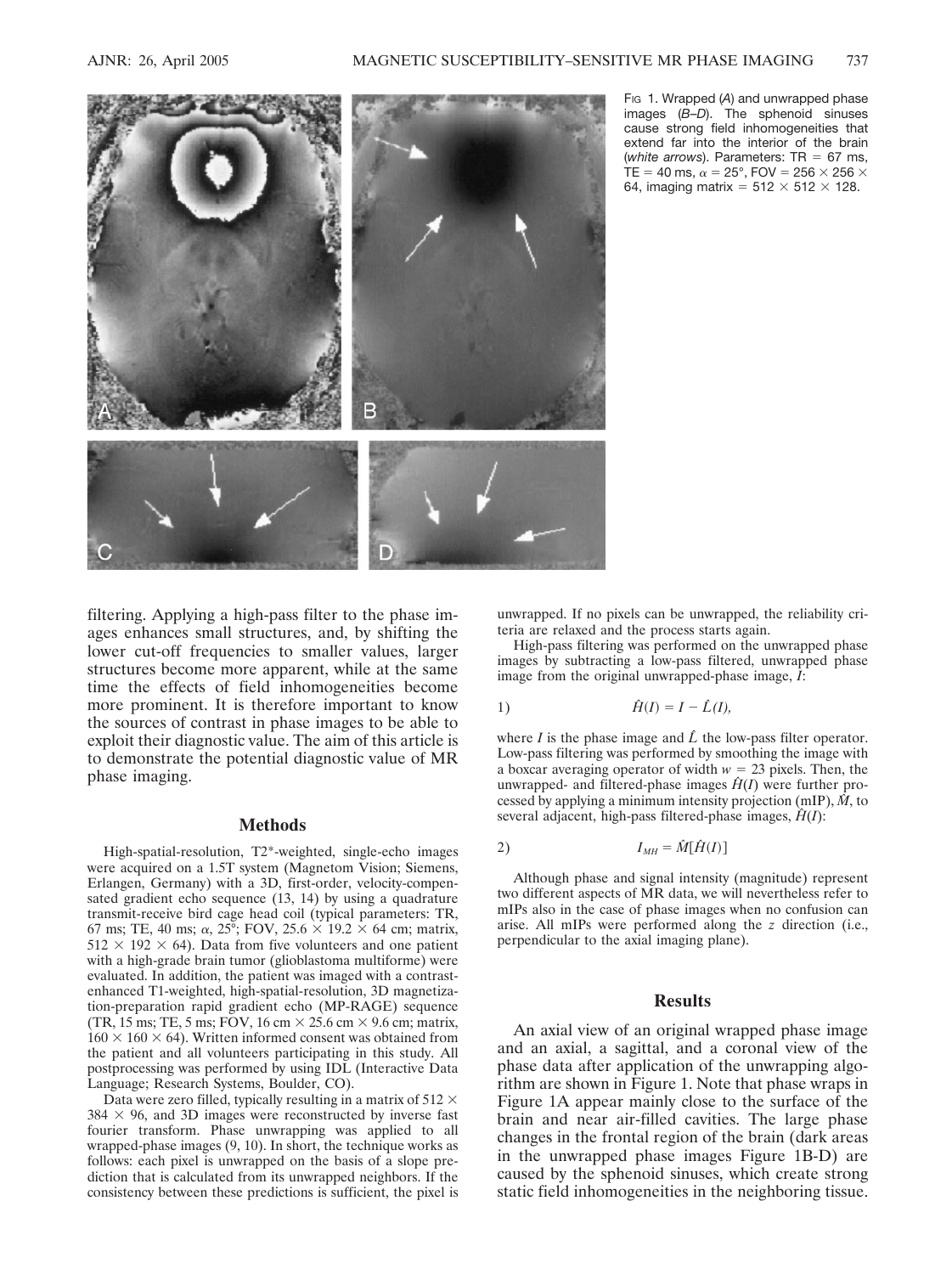#### 738 RAUSCHER AJNR: 26, April 2005

FIG 2. Minimum intensity projections over 4 sections of the magnitude data (*A*), the corresponding high-pass filtered phase images (*B*), and a reproduction from an anatomic atlas for comparison (*C*). In the phase image (*B*) the capsula interna, capsula externa, putamen, nucleus caudatus, corpus callosum and the claustrum are better visualized than in the magnitude image (*A*). Also improved is the contrast between gray and white matter. The ventricles are not easily visible in the phase images due to the fact that the magnetic susceptibility of CSF and brain tissue is very similar. TR = 67, TE = 40,  $\alpha = 25^{\circ}$ , FOV = 256  $\times$  256  $\times$  192 mm<sup>3</sup>, matrix = 512  $\times$  256  $\times$  96, w = 21. (Image *C* is reproduced with permission from Putz/ Pabst: Sobotta, Atlas der Anatomie des Menschen, 21. Auflage 2000, Elsevier GmbH, Urban & Fischer Verlag München, Jena.)



#### *Brain Anatomy*

In all subjects, phase and magnitude images of the same data set show characteristic but different behavior that can be used as a source of additional information (Figs 2 and 3). For example, Figures 2B and 3B show phase images in which the capsula interna, the capsula externa, and even the capsula extrema can be identified and compared with anatomic images. The CSF is hardly visible on these phase images, because the resonance frequencies of CSF and parenchyma are very similar; however, because of its long T1, the CSF appears hypointense on the magnitude

images, which leads to good contrast between the ventricles and the parenchyma (Figs 2 and 3). The large venous vessel near the left posterior horn of the ventricle is almost invisible in the magnitude image (Fig 2A) but can be clearly identified in the phase image (Fig 2B). Also noteworthy is the fact that the ventricles appear larger in the magnitude images than in the phase images (Figs 2 and 3), which is a feature of the mIP. In the magnitude data, the pixels with the least signal intensity along the path of the projection (in this case, four sections) are located in the ventricles. In the phase image, however, the minimum is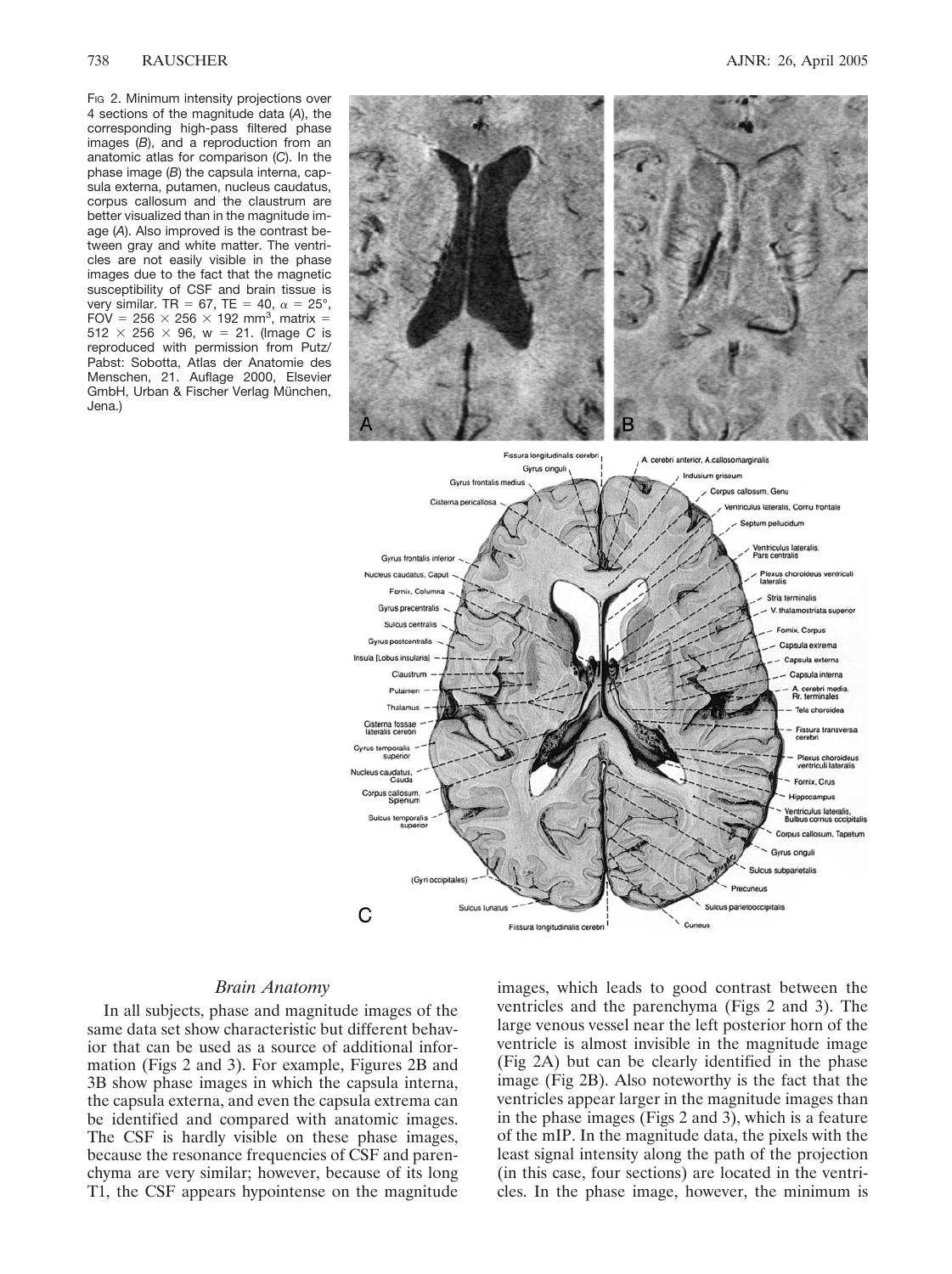

Fig 3. Minimum intensity projections over 4 sections of magnitude image (*A*), the corresponding high-pass filtered phase images (*B*), and a reproduction from an anatomic atlas (*C*). In the phase image (*B*) the caudate nucleus, the putamen, the globus pallidus, and the thalamus with parts of the thalamostriate veins, amongst other features, can be identified. TR  $= 67$ ms, TE = 40 ms,  $\alpha = 25^{\circ}$ , FOV = 256  $\times$ 256  $\times$  96 mm<sup>3</sup>, matrix = 512  $\times$  256  $\times$  96, w 21. (Image *C* is reproduced with permission from Putz/Pabst: Sobotta, Atlas der Anatomie des Menschen, 21. Auflage 2000, Elsevier GmbH, Urban & Fischer Verlag München-Jena.)

located in areas adjacent to the ventricles with increased iron content, such as the caudate nuclei. From such careful comparisons of magnitude and phase information conclusions on the relative position of anatomical features can thus be drawn.

In Figure 4, a single magnitude image (Fig 4A) and an mIP over five 1-mm-thick sections of the phase data are displayed (Fig 4B). The nucleus ruber, the substantia nigra reticulata, and the venous vascular structure show excellent contrast, which indicates the sensitivity of the sequence toward the effects of heme and nonheme iron (15, 16). In the red nuclei, the

medullary lamella separating the pars parvocellularis from the pars magnocellularis can be clearly identified (17). In the magnitude image (Fig 4A), the middle section of the five sections taken for the mIP in Figure 4B, the nuclei, and the veins are less pronounced, but the posterior horns of the lateral ventricles are visible.

# *Tumor*

The effects of a tumor (glioblastoma multiforme) on brain anatomy are displayed in Figure 5. Neither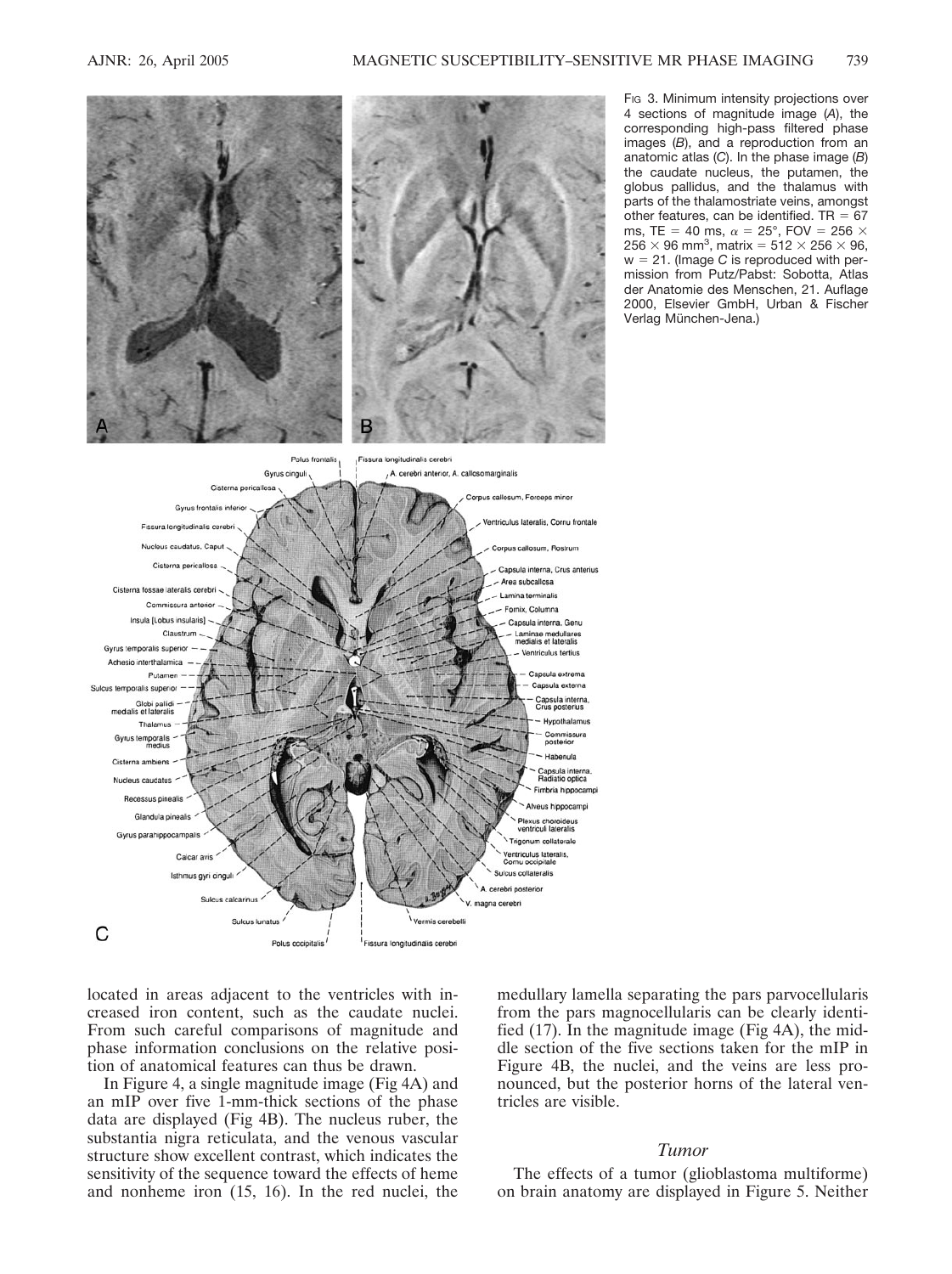FIG 4. Magnitude image (*A*), a mIP over 5 sections from the phase images (*B*) and a reproduction from an anatomic atlas. The red nuclei, the substantia nigra, the crus cerebri and venous vessels are displayed well in the phase image. The medullary lamellae in the red nuclei can be clearly identified. TR = 67 ms, TE = 40 ms,  $\alpha$  = 25°, FOV = 256  $\times$  256  $\times$  96 mm<sup>3</sup>, matrix  $= 512 \times 256 \times 96$ , w = 21. (Image *C* is reproduced with permission from Putz/ Pabst: Sobotta, Atlas der Anatomie des Menschen, 21. Auflage 2000, Elsevier GmbH, Urban & Fischer Verlag München-Jena.)





Fig 5. Contrast-enhanced T1-weighted MP-RAGE scan (A) (TR = 15 ms, TE = 5 ms, FOV =  $224 \times 256$  mm<sup>2</sup>, section thickness = 1.0 mm), minimum intensity projections over four sections of magnitude (*B*), and phase (*C*) of the susceptibility weighted 3D scan of a 29-year-old female patient with a glioblastoma multiforme (TR = 67 ms, TE = 40 ms,  $\alpha$  = 25°, FOV = 169  $\times$  256  $\times$  64 mm<sup>3</sup>, matrix =  $160 \times 160 \times 64$ , w = 23).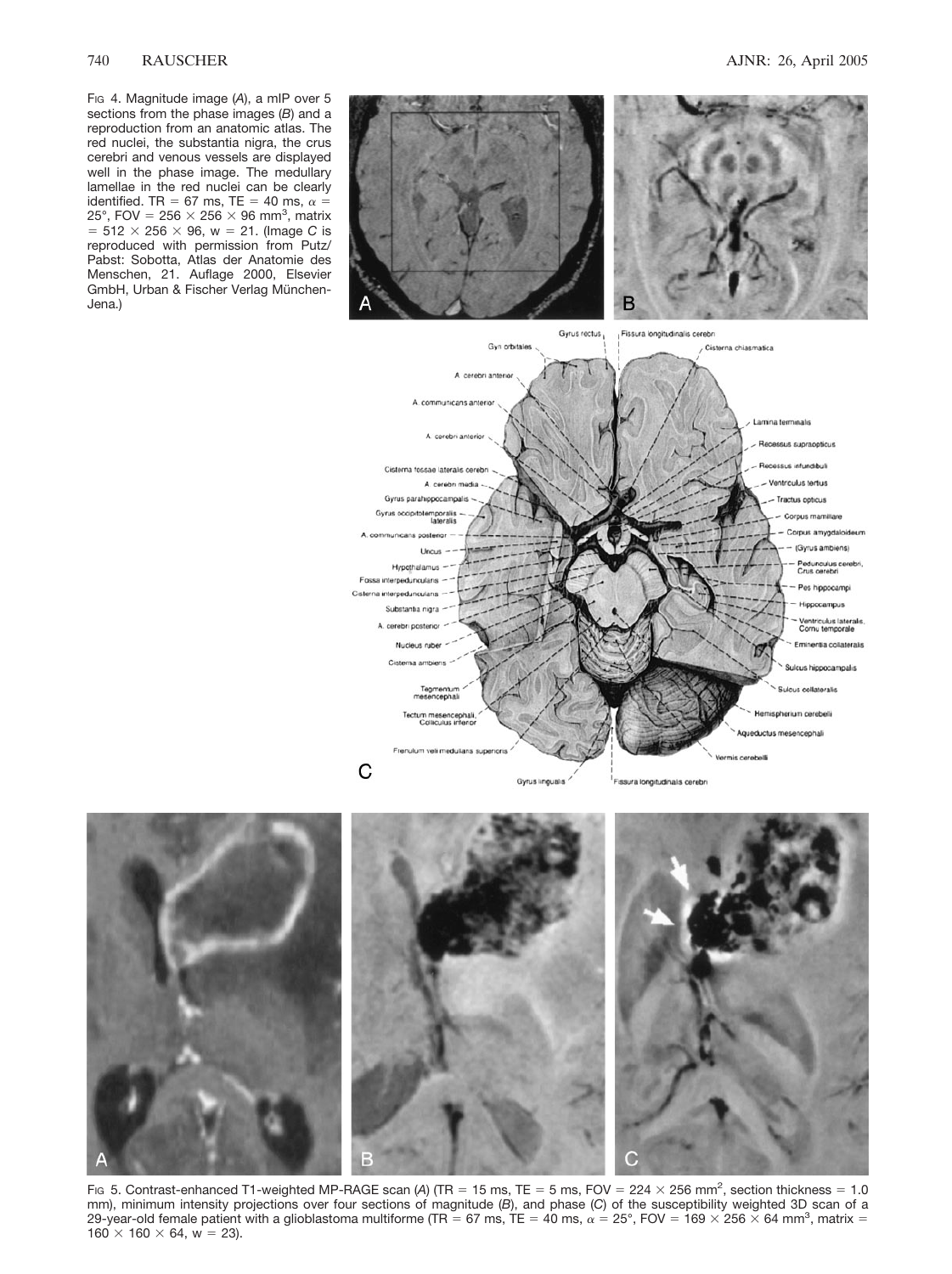the magnitude image (Fig 5B) of the susceptibility weighted scan nor the MP-RAGE image (Fig 5A) are able to display the tissue shift caused by the tumor as clearly as the phase image (Fig 5C). In both the magnitude and the phase image of the susceptibilitysensitive scan, the spatial heterogeneity of the tumor is clearly visible, whereas the edema is better delineated in the magnitude image. Although the contrastenhanced MP-RAGE scan (Fig 5A) clearly demonstrates the rimlike enhancement pattern of the lesion, it does not reveal much of its internal structure. The detailed differentiation between different tumor parts in the magnitude (Fig 5B), and especially in the phase image (Fig 5C), however, is notable. Multiple hemorrhagic or necrotic parts can be distinguished. For instance, the phase image shows a hyperintense area between the tumor and the basal ganglia (*white arrows*), which indicates the presence of hemosiderin associated with hemorrhage. The same region appears hypointense on the magnitude image because of the strong local spin dephasing. As a result, combining the native (magnitude and phase) and the contrast-enhanced information of the two scans gives a much better overall characterization, thus aiding lesion delineation or potentially even biopsy.

# **Discussion**

Phase images of a T2\*-weighted, high-resolution gradient echo sequence contain a wealth of information due to subtle differences in the local resonance frequency. Phase information requires no additional scan time but is an inherent part of an MR image. After phase unwrapping in image space and high-pass filtering, phase images display small anatomic structures with superb contrast and resolution, such as small veins, deep nuclei with increased iron content, or even white matter tracts, which are not easily visible on corresponding magnitude images. There is also increased contrast between cortical gray matter and white matter because of differences in local cerebral blood volume. Until now, interpretation of the phase information contained in the raw data was often confusing and difficult because of phase wraps. By using the proposed unwrapping technique, phase images can be unwrapped within a second on a standard personal computer. For the geometric correction of EPI images, for instance, the relevant information about the distortions of the static magnetic field is contained within the low spatial frequencies, whereas for high-resolution MR venography one wants to preserve the information from small anatomic structures. Use of a homodyne demodulation reference is a fast way to obtain high-pass filteredphase images almost free of phase wraps. In some anatomic regions, however, phase wraps still appear and become more abundant with increasing field strength. Unwrapping the phase images in image space, on the other hand, preserves all spatial frequency components of the phase information and gives better results in regions of low homogeneity of the static magnetic field.

An evaluation of both magnitude and phase images of the same (susceptibility-weighted) data set results in information that may not be obtained from only the magnitude images of the same or other MR sequences. Because the phase images are obtained together with magnitude images, one has in fact two imaging modalities, one that shows a combination of T1- and T2\* weighting and one that is sensitive to tissue magnetic susceptibility only and not influenced by T1 weighting. Nevertheless, both phase and magnitude images may be affected by the same anatomic feature, because both spin dephasing and local precession frequencies are influenced. This is the case for venous vessels, where the phase of spins inside and outside venous vessels depends on the angle between the vessel and the static magnetic field. In this case, certain vessels or sections of vessels may not be visible on the phase images. The high-pass filteredphase images can, however, be combined with the corresponding magnitude images to create BOLD MR venograms (13, 10). In BOLD venography, phase masks are computed by setting all positive values to 1 and scaling all negative phase values linearly between 0 and 1 (13). On multiplication of the phase mask with the corresponding magnitude image, the intensity in the parenchyma is left unchanged, whereas venous blood appears dark. This procedure ensures that small vessels at all angles yield SWI contrast. The possibility to process and visualize the acquired data in the three different modalities magnitude, phase, and venogram justifies the longer acquisition times that are inevitable when long-TE, high-resolution images are to be obtained. The method may, however, benefit from the shorter TEs at higher field strengths (18) or parallel imaging, where the probability of motion during the scan would be considerably reduced.

The heterogeneity of tumorous tissue (Fig 5) is best visualized in the phase images, showing complex and variable patterns of different parts of the lesions, such as hemorrhagic or necrotic parts. In a recent study performed at 3T, contrast-enhanced susceptibilityweighted BOLD MR venography was shown to provide more detailed information in primary brain tumors and metastases (18). The proposed approach in the present study of acquiring and processing highresolution, magnetic susceptibility-weighted MR phase images at 1.5T also reveals anatomic features not visible with other MR images; however, further studies that involve histologic verification of findings in phase images are certainly necessary. Nevertheless, the rich details observed in the combined evaluation of magnitude and phase of a susceptibility-weighted scan warrant further investigation. The important features of edema, tumor shape, and size and their effects on nearby anatomy can be assessed with a single susceptibility-weighted scan if magnitude data and phase data are evaluated together.

Recently published phase images obtained at 8T show good contrast even with two-dimensional acquisition and a section thickness of 5 mm (19). They were created with the homodyne demodulation method